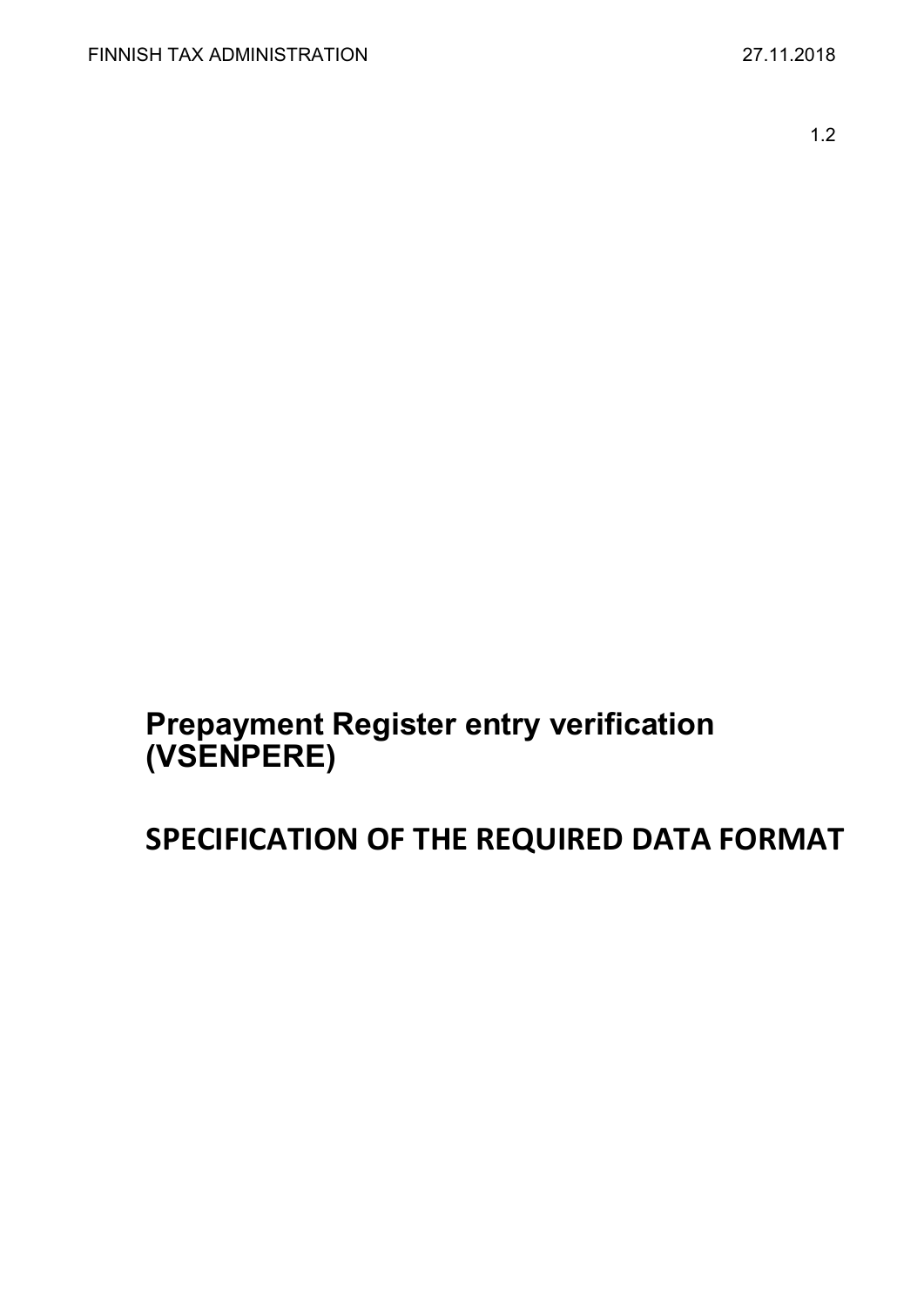# **Table of contents**

| $\mathbf 1$    | <b>INTRODUCTION</b>                                               | $\mathbf 2$ |
|----------------|-------------------------------------------------------------------|-------------|
| $2^{\circ}$    | <b>DESCRIPTION OF THE INFORMATION FLOW AND SUBMITTAL OF FILES</b> | $\mathbf 2$ |
| $\mathbf{3}$   | <b>PERIOD OF VALIDITY</b>                                         | 3           |
| $\mathbf 4$    | <b>COMBINED INFORMATION FLOWS</b>                                 | 3           |
|                | 5 LIST OF CHANGES ON THE PREVIOUS VERSION                         | 3           |
| 6              | <b>LIST OF THE DATA CONTENT</b>                                   | 4           |
| $\overline{7}$ | <b>AUTOMATED CHECK PROCESSES</b>                                  | 4           |
| 8              | <b>MESSAGES</b>                                                   |             |

#### **Version history**

| <b>Date</b> | <b>Version</b> | <b>Description</b>                                         |
|-------------|----------------|------------------------------------------------------------|
| 15.1.2018   | 1.2            | New guidance format is now in use.                         |
|             |                | A change was made to "Next check date" in the answer file. |
| 27.11.2018  |                | Added a reserve space to positions 13-20                   |
| 29.9.2021   |                | References to Katso have been removed.                     |

#### <span id="page-1-0"></span>**1 INTRODUCTION**

This guidance explains the structure of the required inbound file and the check procedures that follow. For more information, see [General](https://www.vero.fi/globalassets/tietoa-verohallinnosta/ohjelmistokehittajille/finnish-tax-administration_electronic-filing-of-information-returns-general-description.pdf)  [description for electronic filing of information returns \(pdf\)](https://www.vero.fi/globalassets/tietoa-verohallinnosta/ohjelmistokehittajille/finnish-tax-administration_electronic-filing-of-information-returns-general-description.pdf) *(tax.fi > About us > IT developers > Data format specifications> General description for electronic filing of information returns)*.

#### <span id="page-1-1"></span>**2 DESCRIPTION OF THE INFORMATION FLOW AND SUBMITTAL OF FILES**

Checking whether a third party is prepayment-registered: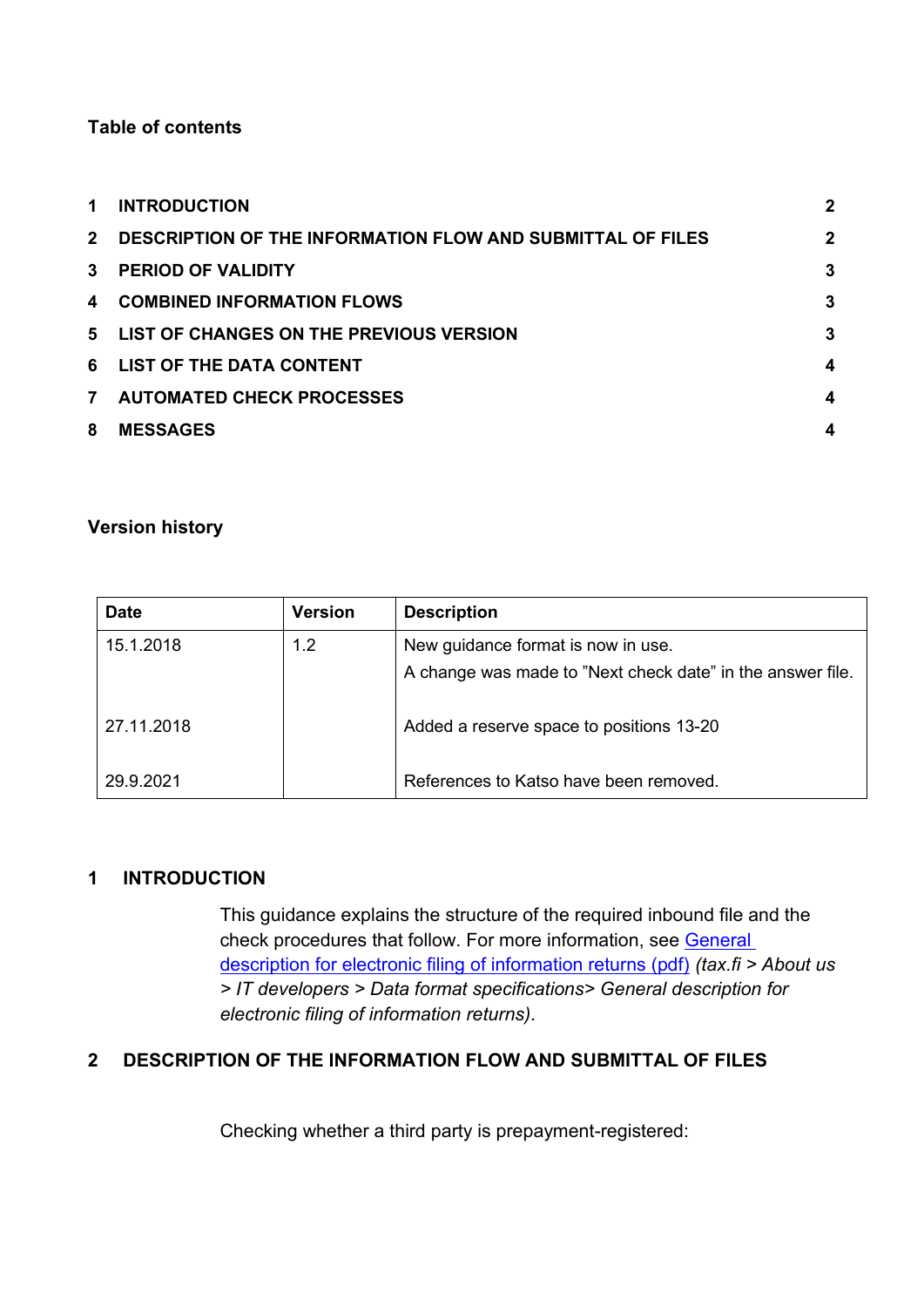- − Requests about just one third party should be made online via the [www.ytj.fi](https://www.ytj.fi/en/index.html) website. This is the public service of the Business Information System (YTJ in Finnish).
- − On the telephone via the Tax Administration, at 020 697 030 (standard call rates).
- − Mass enquiries and requests via the [www.ilmoitin.fi](http://www.ilmoitin.fi/) website: you must prepare a "request file" according to the guidance and instructions below. We create an answer file to respond to your enquiry contained in your request file. Our answer tells you who is on the register and who is not, and send it back to you via [www.ilmoitin.fi](https://www.ilmoitin.fi/webtamo/sivut/Esittelysivu?kieli=en)

To check the method of identification required by this information flow, the role required and where in the flow the authorisation is checked, go to Ilmoitin.fi [Methods of sign-in, Roles, rights to represent organizations](https://www.ilmoitin.fi/webtamo/sivut/IlmoituslajiRoolit?kieli=en&tv=VSENPERE) *(ilmoitin.fi> Instructions and templates > Methods of sign-in, Roles, rights to represent organizations > Return for self-assessed taxes)*.

The length of the filing is fixed at 30 characters.

# <span id="page-2-0"></span>**3 PERIOD OF VALIDITY**

This specification sets out the requirements of file formatting that come into force 29 January 2018 and continue to be in force until a new version of this specification is released.

#### <span id="page-2-1"></span>**4 COMBINED INFORMATION FLOWS**

Filers can combine the VSALVTAR information flow with this one and send both VSENPERE and VSALVTAR together in the same file.

#### <span id="page-2-2"></span>**5 LIST OF CHANGES ON THE PREVIOUS VERSION**

| <b>Version</b>           | <b>Data</b><br><b>Element</b> | Data name       | <b>Description</b>                                                                                                                                                                                                                              |
|--------------------------|-------------------------------|-----------------|-------------------------------------------------------------------------------------------------------------------------------------------------------------------------------------------------------------------------------------------------|
| 1.2<br>Vastausti<br>edot | $13 - 20$                     | Next check date | After 1 March 2018, this element is no longer sent<br>back in answer files. For submittals made 27 Feb<br>or earlier, "Next Check Date" is still in the answer<br>file; if the submittal is made after the 28th, it will no<br>longer be there. |